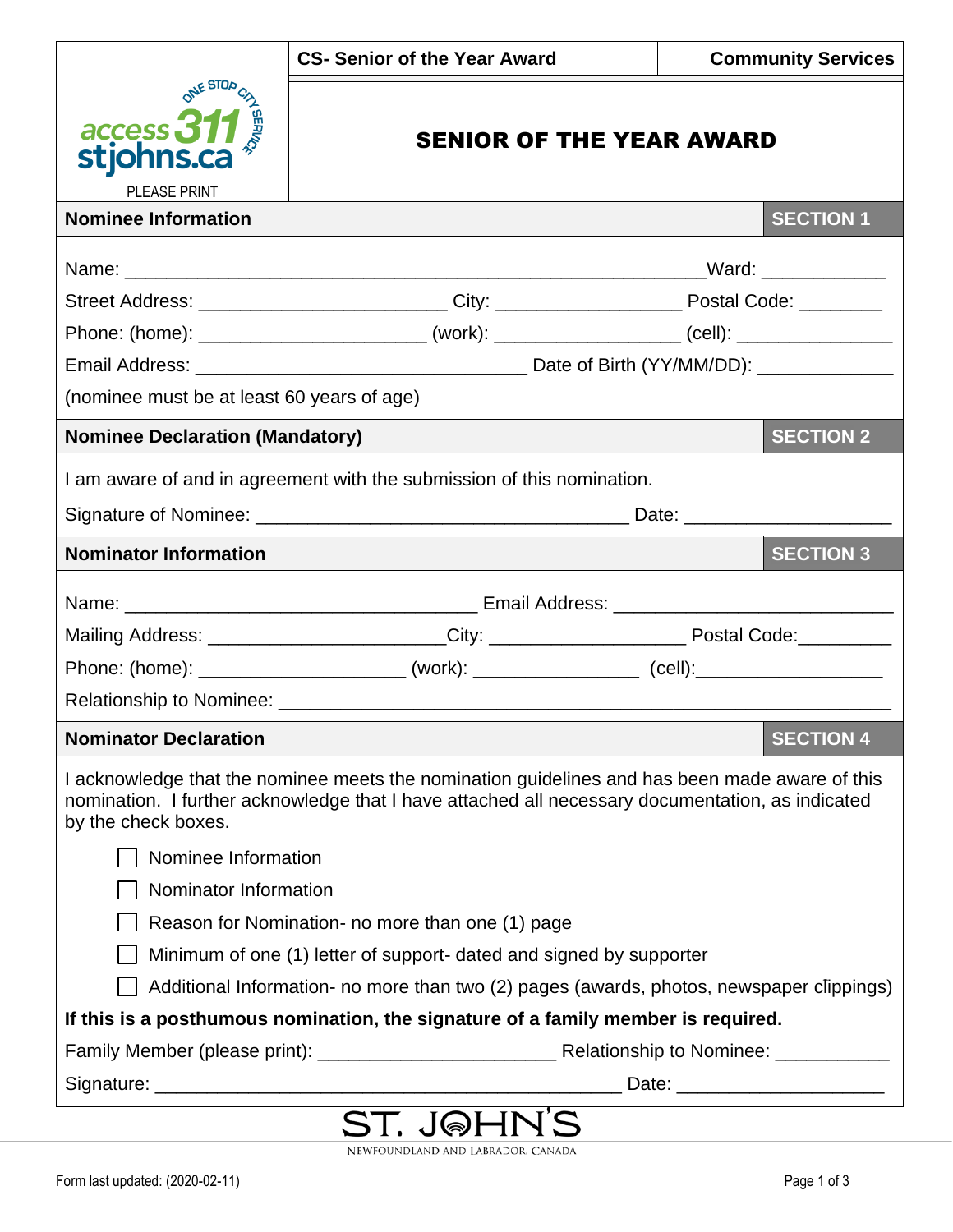| <b>CS- Senior of the Year Award</b>                                                                                                                                                                                                                                                                                                                                                                                              | <b>Community Services</b> |  |  |
|----------------------------------------------------------------------------------------------------------------------------------------------------------------------------------------------------------------------------------------------------------------------------------------------------------------------------------------------------------------------------------------------------------------------------------|---------------------------|--|--|
| <b>Support Documentation (to be attached)</b>                                                                                                                                                                                                                                                                                                                                                                                    | <b>SECTION 5</b>          |  |  |
| 1. Reason for Nomination:<br>This information must be provided by the nominator and must outline why the Nominee should<br>receive the Senior of the Year Award. Please include information on Nominee's volunteer service<br>and how he/she has made a positive impact on residents of St. John's.                                                                                                                              |                           |  |  |
| 2. Letter of Support:<br>A minimum of one (1) letter of support. The letter of support cannot come from a family member<br>and must include the following information: name, address, postal code, phone, and email<br>address. The letter(s) should be printed or typed, dated and signed by supporter.                                                                                                                         |                           |  |  |
| 3. Additional Information:<br>The Nominator may also include additional information with the nomination which may include:<br>copies of certificates, newspaper articles, and/or stories.<br>Additional information must not exceed two (2) pages.                                                                                                                                                                               |                           |  |  |
| <b>Nomination Guidelines</b>                                                                                                                                                                                                                                                                                                                                                                                                     | <b>SECTION 6</b>          |  |  |
| 1. Purpose<br>The City of St. John's will recognize a senior who has made significant volunteer<br>contributions to the City through:<br>• Service to the Community<br>Improving the quality of life of citizens through community involvement (i.e. music,<br>$\bullet$<br>sport, recreation, arts)                                                                                                                             |                           |  |  |
| 2. Qualifications<br>Nominee must be 60 years of age or older.<br>• Nominee must be a current resident of St. John's (or a resident within the past 6<br>months).<br>Nominee can be nominated by an organization, group or individual.<br>A combination of volunteer and paid work accepted.<br>$\bullet$<br>Posthumous nominations will be accepted.<br>$\bullet$<br>Self-nominations are NOT accepted<br>3. Nominating Process |                           |  |  |
| Nominators and references cannot be members of the nominee's immediate family.<br>Current members of the Seniors Advisory Committee (SAC) are not eligible to be<br>nominated but can nominate a candidate.                                                                                                                                                                                                                      |                           |  |  |

- A minimum of one (1) letter of support is required.
- No more than two (2) pages of supporting documentation.